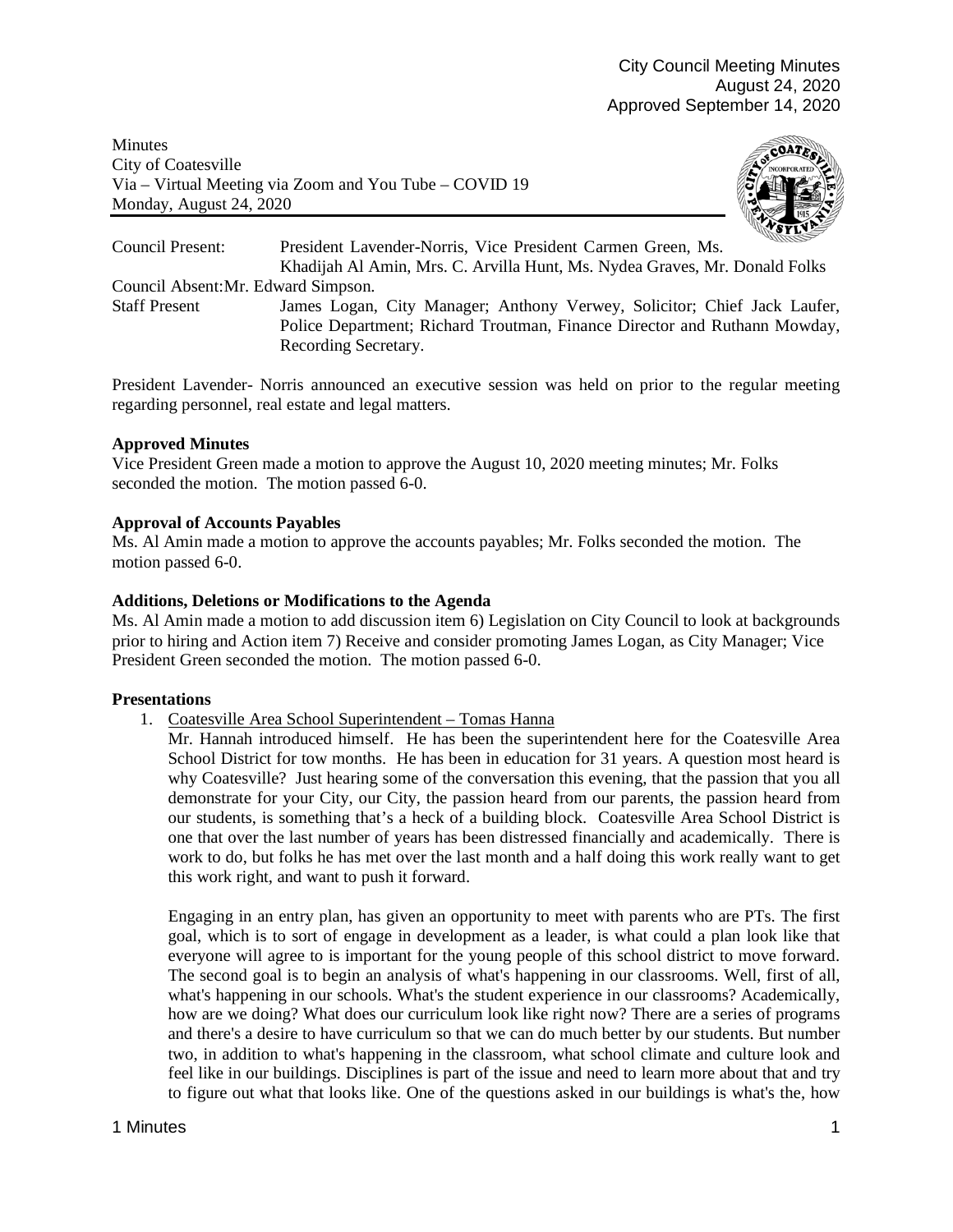do students speak to students? How do adults engage adults? You can walk into a building and get a sense of like what the culture is, right. You can tell how is it that young people are, are feeling in a building, adults and things of that sort. I want to take a look at what that, what that looks like as well. And you can't do one and then not do the other right. You've got to do both.

You've got to figure out what's the climate of the building, so there is a sense of what teaching and learning needs to happen as well. The last goal is pretty basic. It's to take a look at the financial health of this district. Over the last five to seven years, we've lost thousands of students who have chosen to opt out of our schools, and we've got to do something to turn that around. There are lines of the work to try and get the financial health back in our district. Dr. Dunlap, who was the interim superintendent, and this board did a lot of work around making cuts and delivering a zero-tax budget tax increase budget with which folks really appreciated. We have to reverse the Exodus of our students to charter schools. The other thing is that there's something to be said to learn from charter school. So, part of that work is asking families and young people, why they opt it out? What did you opt into and what might we learn from that? One of our charters teaches languages in the kindergarten, they're teaching robotics in kindergarten. We should be able to do that.

We are actually looking to see the extent to which we can bring back our students with disabilities, where we can socially distance responsibly so that these young people can get back into schools. And we can begin working with them as well. From that perspective, that's a piece of work that you may hear we're doing, we've reached out to parents, we've reached out to teachers so that we can start, we can serve our young people. I look forward to the partnership.

2. DEPG Presentation and Update – Mr. DePetris Jim, Michael, Steven and David DePetris, Mark Kaplan, Mike Kissinger (Pennoni) and Gary (TN Ward).

Mr. DePetris announced he is enthused to be working with Mr. Logan as the new City Manager. Mr. Logan will be holding a special meeting on site to review a lot of the construction matters.

Mr. DePetris announced Verizon mobilized for the manhole repair and completed it today. That was one key element needed to regrade and repave Diamond Street. They are laying down conduit from the center of 1<sup>st</sup> Avenue to the future building and a scheduled to finish August  $28<sup>th</sup>$ and TN Ward is set to mobilize on August 31<sup>st</sup> and the regarding and repaving should be completed by October 13<sup>th</sup>.

PECO is a very challenging subject and we all need to strategize on this together regarding the South side streetscape. It goes back to February  $18<sup>th</sup>$ , when a meeting was held at state representative Dan Williams office with representatives from the City, Cedarville, DEPG, our team of engineers, and PECO. It was stated that DEPG would do the extra excavation needed to relocate the electric line, and then, PECO agreed to provide the conduit, which we would lay down and then PECO would then pull the electrical line, and make whatever determination to complete the relocation of the electric lines. It was discussed that their design plans would take approximately two weeks. It has been at least five months and we have exhausted our attempts to get a status of where those design drawings are. We can't move our portion of the project forward. We can't price the work until we get those design drawings. We are trying to bring all forces together to try to get these design drawings so that we can move the South side street scape forward. It is very disheartening on lack of attention from PECO for the City of Coatesville. Mr. Kaplan asked to the City to help and get involved with getting PECO to move on the project/design drawings. Mr. DePetris stated that the City and Representatives office have been assisting DEPG with PECO. Mr. Kissinger stated he believes PECO is experiencing the same issues with COVID and are understaffed. They have also been working on issues from the recent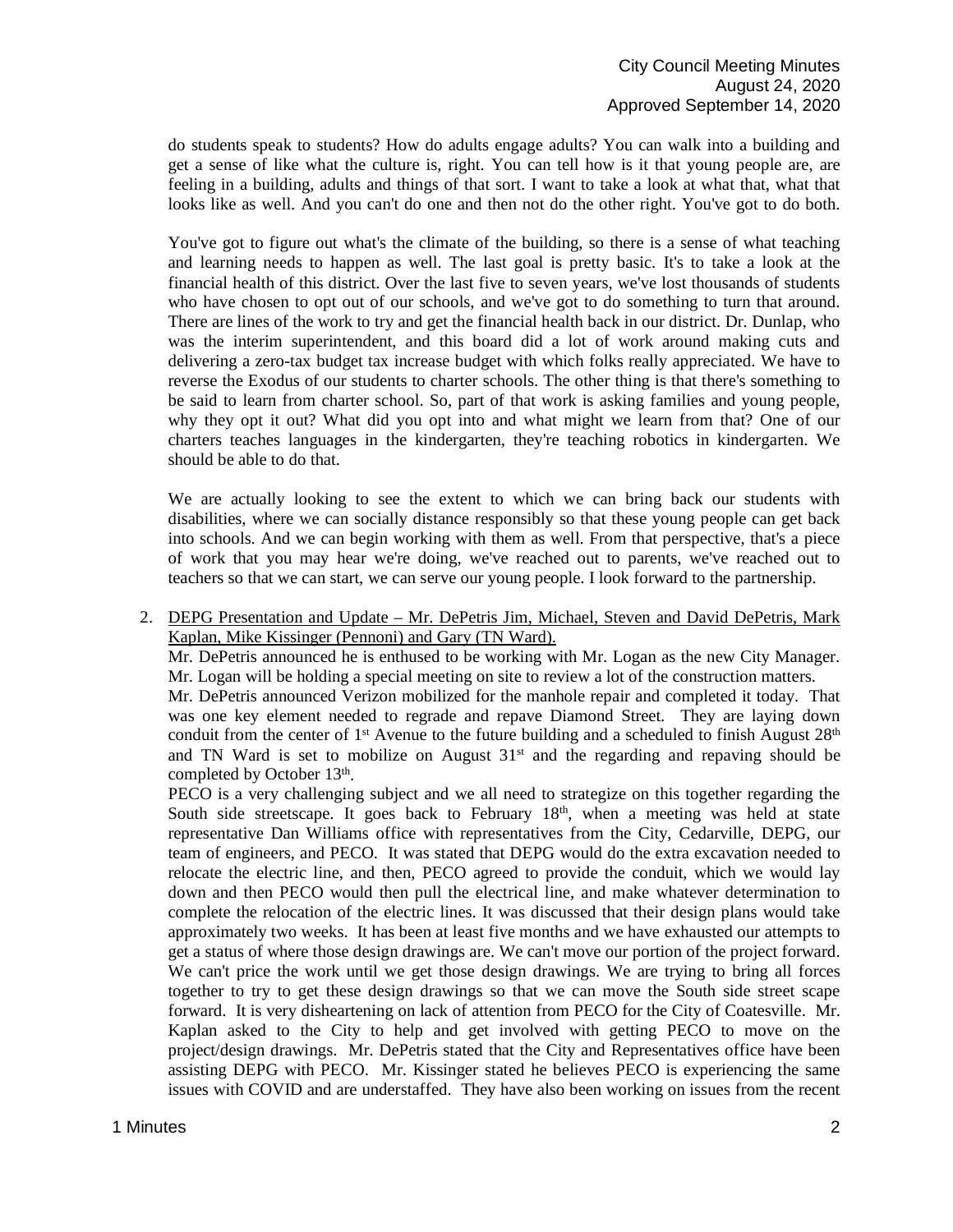storms. Mr. DePetris stated that they were doing everything possible and reaching out, we've exhausted our attempts to try to deal with PECO. Mr. Logan's idea was to bring in all parties together for an onsite meeting, which, is an excellent idea to go over the project and the construction schedule and any impasses that we face to work to the betterment and get the project completed. That's what everyone wants to achieve to complete the project. DEPG wants to fulfill that obligation. An escrow payment was made today. We are going to have a meeting with Mr. Logan to discuss procedure going forward on all fees being charged. DEPG is a hard-working small company, trying to do good things and work with the City to make something good happen. Good news is that we did sign a letter of intent with the new prosper bank, formerly Coatesville savings. They want to take 8,000 square feet on two levels at the corner. So that's a very positive thing. We had a good meeting with a prospect that Sonia Huntzinger brought forward. We are looking to move forward with the phase three project. Tomorrow, we're having a meeting tomorrow with a bank, and we hope to merge these two projects because right now to get financing for Arooga's is probably an impossibility unless we merge it together with other income. The bank asked how can the bank rent on 25% of their seating? Arooga's said, frankly, we can't. However, they're hopeful that the seating will go back to 50%. There's a lot of pressure on the governor to open things up from the restaurant association. So, we think that by adding additional, retail into the bank submission, that will do better. So that's very, very important.

### 3. Cedarville MS4 Presentation – Beth Uhler

Ms. Uhler provided a shared screen of her power point. The last presentation was back in February and is reiterate what the requirements are and kind of give a little bit of a background and the level of effort coming up. The program is important because it is about the stormwater discharges that the City has from the City roads that enter in the streams into the municipal storm sewer system and the stream itself. The goal of the program is to reduce pollutants into our storm sewers and then into streams, in turn by protecting water quality. The overall goal of the program is good. This is important because it is a state and federal requirement. In Pennsylvania, DEP administers the program, they conduct inspections at a minimum once every five years of a municipality and the City hasn't had an inspection recently. When they do they'll conduct an inspection and they'll issue violations for noncompliance and that would be the penalty for not implementing your storm water management program. EPA, is kind of the enforcing arm of the program and it trickles down to DEP and they will conduct periodic audits at random. So not any kind of certain specified frequency and assess penalties and fines, if there is noncompliance involved, the stormwater program, the general components. There are six control measures, and these are that's the public education and outreach regarding storm water and pollution prevention and water quality, and the importance of it, public involvement and participation. That's presenting information like this at public meetings, as well as organizing things like cleanups at parks and cleanups at the streams, elicit discharge detection and elimination. And that's really the importance of having your entire storm system mapped. And that way you can track where pollutants are, if there is a spill, where you need to react and remediate and coordinate. This is really important. The mapping is also important from a public work standpoint and the communication when there is a clog in an inlet and it needs to be remediated as well. The Construction sites, stormwater runoff control, is your erosion and sediment control at store or at construction sites. So, if you have an active construction site, ensuring that they're complying with your ordinance and the erosion and sediment control measures there, and the conservation district helps a lot with this, and post-construction storm stormwater management for development and redevelopment. That's making sure that these storm water controls that are put in as part of a development or part of the construction activity function for the long term, and that they're being properly operated and maintained. And that's part of the City's responsibility to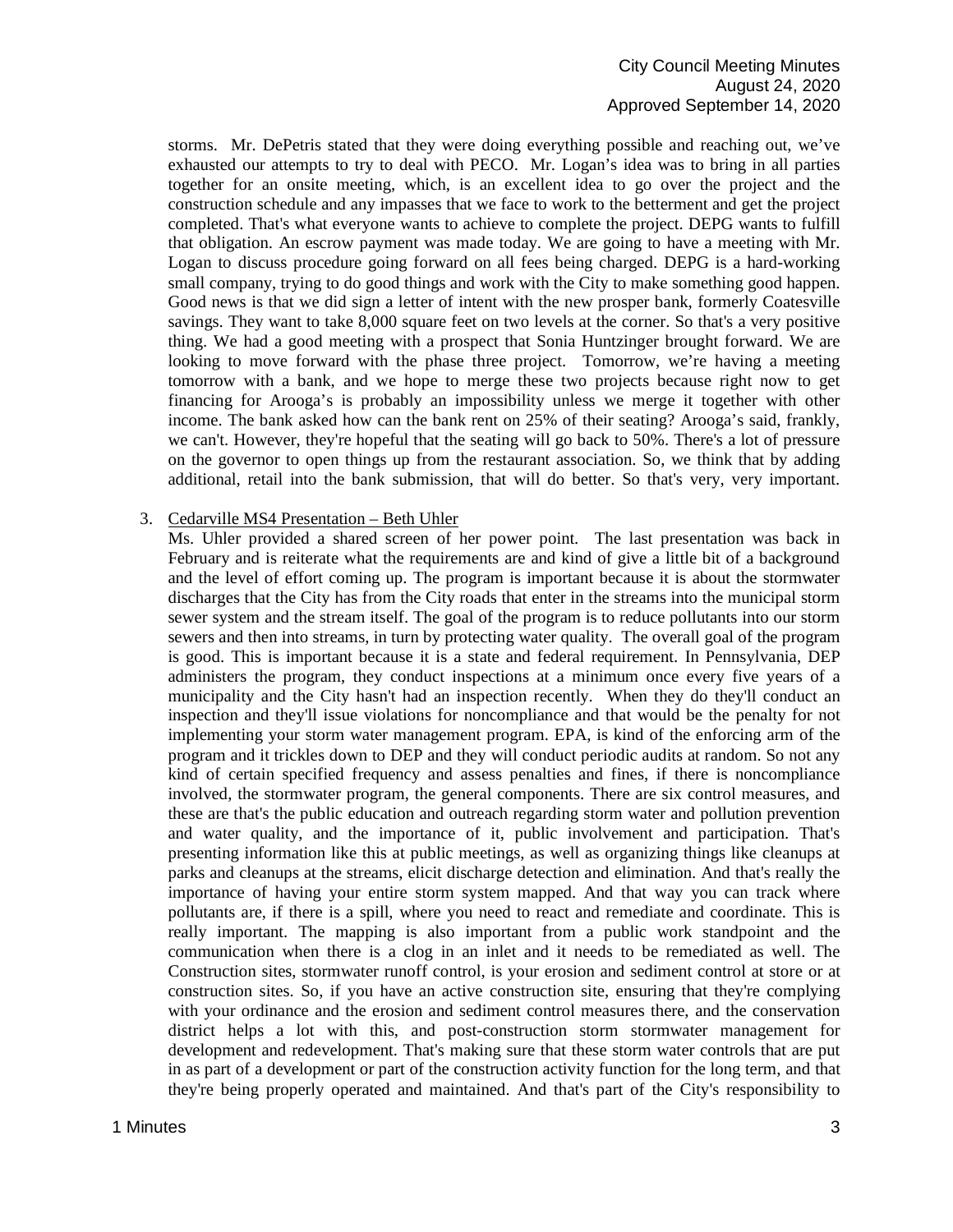## City Council Meeting Minutes August 24, 2020 Approved September 14, 2020

enforce your stormwater ordinance and ensure that that happens. Then number six is pollution prevention and good housekeeping. This is really making sure that the City's public works department and other facets, even police department and things like that are conscious of stormwater as a potential source of pollution. So that none of the activities that the City is doing is actually contributing to pollution of the streams, things like you are you storing, spent oil and the proper way disposing of it in the proper manner, not pouring things down the storm drain, making sure that things aren't stored near storm drains, that that could run off into, into it. And then in turn into our streams, then we have other, other responsibilities like Pluton control measures, West branch, Brandywine Creek is listed as impaired for PCBs. So the City has to look into that and complete an inventory of potential sources of V, PCBs, and then eventually a little bit down the road, investigate it. And then we've also talked about the total maxim daily load plan in the past. And this is where the City has a requirement to reduce sediment and nutrient loading to the West branch Brandywine Creek. And the base in retrofit not fall stabilization project is going to fulfill their remaining requirements for that. There's a growing greener grant application pending to fund the engineering and construction for that project in partnership with Valley Township now. The City gets a lot of assistance through a Christina watersheds municipal partnership. They do any municipality that's part of the Christina watershed, which, the City is part of. We will provide some outreach and assistance that's through Brandywine red clay Alliance. And so there's, there's some cost effective ways at addressing those requirements. There are some things that the staff has to coordinate in house, in terms of documenting some of your public works practices and things like that. But there are also some things that Cedarville tries to put together a level of effort to help the City address these requirements each year.

We have put together a level of effort for 2020, the most important tests on here that are time sensitive is, are tests eight and nine. And that's your pollutant control measures and your annual NMS for status report that is due to DEP, September 30th. There are annual tasks that are ongoing. Now the next logical question might be what, where's the sources of funding and we've talked about this in some previous council meetings. And the fact of the matter is, is that this requirement, the MSP program is an unfunded mandate. It comes down from the federal government to the state government, to us, and it's an unfunded mandate. Is there assistance out there to implement these programs? So, I kind of mentioned before the Brandywine Red Clay Alliance, these watershed organizations, they do help in addressing some of these requirements one and two, the public education and outreach piece, the public involvement, participation, piece. There are ways to do that, does it, can those types of things pay for the entire program? There're some things that City staff needs to do. And those there's some things that the City engineer may have to do. And that's really decisions that are made on a municipality by municipality basis when it comes to grants and that the grants that are available, but primarily helped with TMDL plan implementation, construction projects, not a lot of more of the programmatic types of things.

## 4. District Attorney - Deb Ryan

Ms. Ryan thanked everyone for her and congratulated Mr. Logan to his new role and Mr. Hannah to his new role. I look forward to meeting with you soon to discuss our relationship and partnership from the district attorney's office. I just wanted to give you an overview of what's going on. First. I want to start with Chief Laufer and say, thank you to the chief and his department for the recent arrest that occurred last week. Our offices and other agencies worked collaboratively to make an arrest that was pretty significant where we were able to get a significant amount of drugs, guns, and money off the streets. I want to thank you chief for everything that you've done. I want to tell you about some of the initiatives that our office has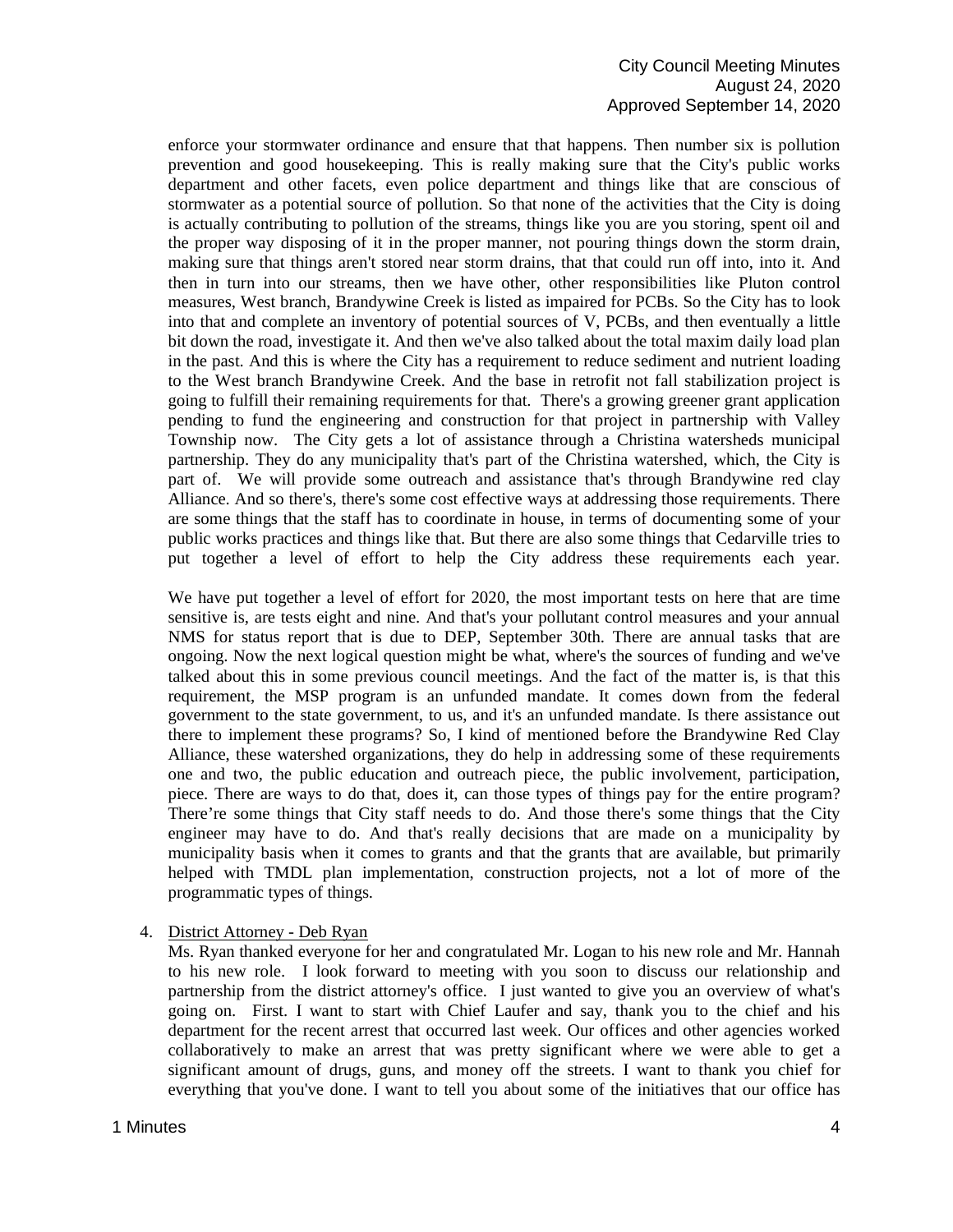### City Council Meeting Minutes August 24, 2020 Approved September 14, 2020

been working on since I started in January and some of it that has taken a slight turn as a result of the pandemic, but what we have been working on and what we hope to unveil soon is our convict conviction, integrity review application. We are starting a new unit in the office, which we've never had before, where we will be taking applications from convicted defendants through their attorney or through themselves for claims of actual innocence. This will involve an application process that can happen online, or you can get a printed copy and there will be criteria posted on our website indicating what you have to have in order to make application. It is very important to note, that these are only four felony convictions and that there are specific criteria that has to fit in order for us to review the application. Since we have never done this before in our office, but this is the nationwide sweep in order to ensure that there are fair and just outcomes in places like the district attorney's office. We encourage people to file this application, but know that it is got some stringent requirements and we followed them from the office of the attorney general. We will have an assigned deputy prosecutor who will be reviewing these cases. And if there's any type of conflict within our office, they will be referred out to the office of the attorney general. Essentially, we have to ensure that there's credible evidence, that there is innocence. So that's the standard for us to review these new applications. Our goal is that that we will put these up online next week. We hope to have a press release coming out this week to give the community more information about what's involved, and that there'll be someone in our office who can take questions about how it works.

Second, we have just empaneled our very first Chester County task force on race and justice. That's comprised of 15 members of the County. It's a cross section of people from the County. And our goal is to assess how law enforcement can improve race relations with members of the community, and we can improve the criminal justice system. Our initial goals are going to be with engaging with the community through meetings with law enforcement. I have attended maybe a dozen town hall meetings at this point where I've been hearing from people in the community about their concerns with respect to issues with law enforcement and criminal justice reform. The next step is to engage in actual dialogues on race racism and in law enforcement. We have hired an expert who focuses on diversity and inclusion. He is starting a pilot with us to talk about how we can make changes and engaging in the pilot with this 15-member group. After that, we intend to roll this program out throughout the entire County, where we have small groups getting together, half of which will be comprised of law enforcement and half will be comprised of members of the community. So, we can have these open, difficult dialogues and hear each other's perspectives and hope that we can figure out ways that we can improve our relations and move forward. And throughout the time that I've spent in these town hall meetings, one of the things that was most notable was a lack of understanding sometimes about what the exact roles of a prosecutor are, or maybe sometimes what law enforcement is.

We want to make sure that we are engaging in educational sessions with the communities, where we can have a Q&A, where people can ask about what our respective roles are, and that they have realistic expectations about what we can do, but also we want to hear about each community's respective concerns because every place in the entire County has different issues that they want to have addressed. We intend to continue with this community outreach indefinitely. We have had notable neglect of community engagement in this office over the past decade. And I really hope that we can start having open dialogues with members of the community moving forward. We will assign different prosecutors around the County on a rolling basis so that you can meet us, understand what our roles are, and we can hear you, and make sure that we're doing our best to address your concerns and, and listen to what you have to say. We have started our own work group on diversity, where we have training involves with cultural bias and use of force training, as well as our goal of, bringing in more diversity into the office. It will be about 15 members in the office who are part of that including staff, prosecutors, and detectives. The goal is to ensure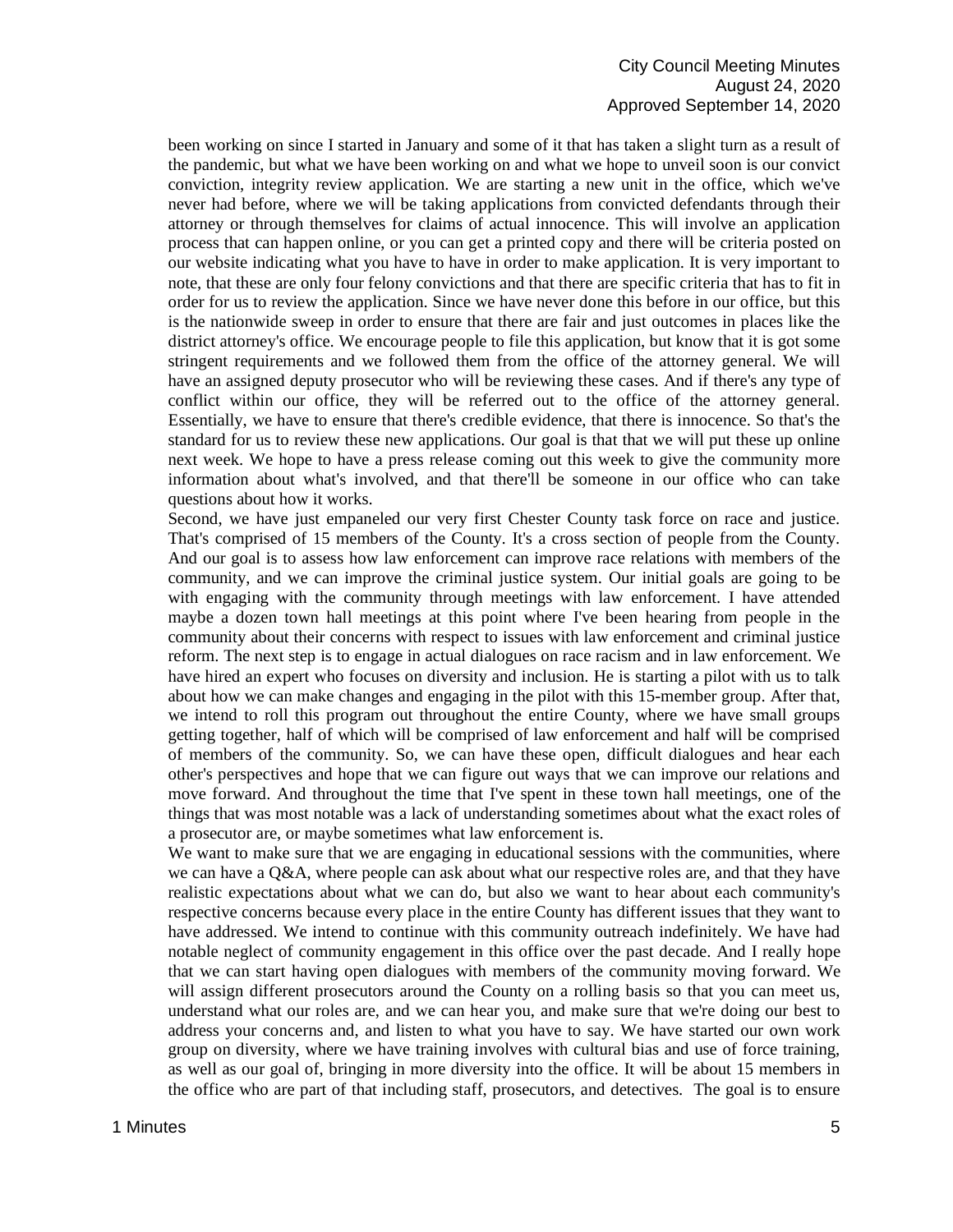that we're following best practices, that we're going to make sure we educate our own people internally about criminal justice reform. And just so you know, as a prosecutor, when you're, taught about how to be a prosecutor, how to engage in things like sentences, we're never really taught about looking at the whole person, and I think that has been something we've neglected to handle appropriately, but now knowing that it's, it's really vital, that we assess a person as a whole person to figure out what kind of treatment programs can we get that person into. What is an appropriate sentence are we're looking at rehabilitation and are we looking at punishment and why? We have to make sure that we're looking at the whole person and the impact that a sentence may have on that person, but also making sure that we keep the dangerous people in the community, where they need to be, if they are and have serious criminal history, is that there's a concern for the danger, because of, of who they are and what they've done. So, there's a balancing that we have to do, and we recognize that we have to educate each of these prosecutors to make sure that we're looking at the big picture. So that's some of the things that we have moving forward in our own office.

We have been assessing whether there has been an increase in certain types of crime as a result of COVID. This has been an interesting study where we worked with the department of emergency services and what we found was an overall increase in domestic violence over any other type of crime. we've had a 16% increase in the reports of domestic violence cases. County-wide but in Coatesville we've seen a 33% increase. So, we're really concerned about that. And as a former child abuse prosecutor, I'm also very concerned. Hannah, this is one thing I hope that your teachers are aware of, and I'm sure your staff is aware of too, that the bulk of the reports that we get about child abuse come from educators. We're going to be providing training on what's called lap, which is the lithology assessment program that the domestic violence center of Chester County helps with. We provide housing, shelter, training, and counseling to victims of domestic violence. We will continue with that over the course of next year.

Finally, one last thing we're working on that we've hope to bring to the communities next year, our youth aid panels, you may have heard of these. They are in certain districts. We're hoping to make this a countywide initiative where we can help juveniles who have gotten into trouble for low level offenses and divert them out of the criminal justice system altogether, so that we're getting them treatment and help teaching them the error of their ways. You know, sometimes they'll do community services, sometimes they'll do a treatment program and sometimes it's a letter of apology, but what our goal is that we don't put them into the system and that we can ensure that we're getting them the help that they need so we can straighten them out right then and there, so they're not caught up in the system. This is going to require a lot of volunteers across the County, and we need the buy in to do that. And I'm sure I'll come back and pitch to you guys at another point to see if we can get some volunteers in your area. But I think this is a vital program that should occur throughout the County. We're going to be looking for funding through PCCD and the commissioners, but our hope is that we can work with juveniles before they get into more serious trouble and keep them out of our prisons.

#### **Citizens Hearings – Regular Action Items Only (3 Minutes)**

#### Wendy Whitaker

Ms. Whitaker questioned the status of the clean up over you tube chat. Mr. Logan stated he would be contacting Ms. Whitaker regarding the clean-up.

Vice President Green made a motion to close citizens hearings on regular action items only; Mrs. Hunt seconded the motion. The motion passed 6-0.

#### **Regular Action Items**

1 Minutes 6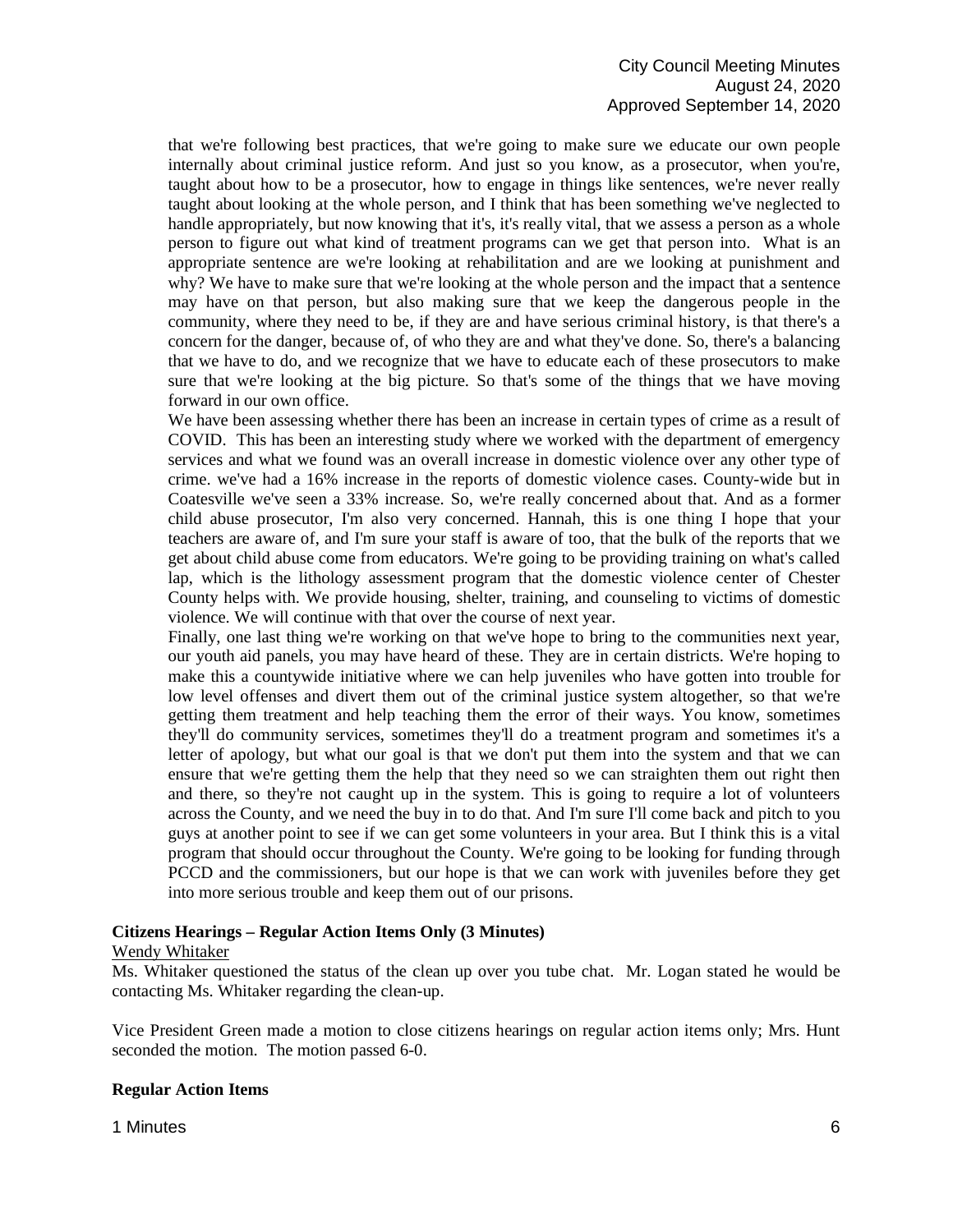1. Receive and consider Resolution adopting the City of Coatesville Master Fee Schedule Vice President Green made a motion to approve Resolution 2020-14 adopting the Coatesville Master Fee Schedule; Mrs. Hunt seconded the motion. The motion passed 5-1. Ms. Al Amin was the dissenting vote.

Ms. Graves questioned the fees for fire services and noticed that the fire departments are pretty high. If one of our constituents has a fire, possibly get seriously injured and inevitably has to pay those medical bills. Why do we pay for \$1.4 million for fire? If we are charging them fees for the fire services that they receive. President Lavender-Norris explained the fees are to cover the services. It is not for the city to profit at all. The City has to pay for the equipment and the services. The fees are usually covered by insurance for most people. However, we have to do our diligence. We have to provide the services. If someone has a fire, we have to ensure that the department comes out and handles that situation. And the only way we can do that is by covering the cost of that. Mr. Logan explained the fees are structured and are part of our city ordinance. All municipalities, townships, boroughs have them. This took about four months to actually do the research, to review other municipalities fees. For a number of years, we have been lower than other municipalities in the region. This master fee schedule is actually an upgrade, bringing us more in line with other municipalities.

Ms. Al Amin questioned the duplicate tax bill charge of \$35. If anyone does not receive a bill, they will be charged a fee to get a copy. Mr. Troutman explained Keystone has this as part of their services that they provide in the case of request for duplicates, because we know there's an address that's wrong or something of that nature, there's no fee involved.

Ms. Al Amin questioned the cost of tire removal/pickup/drop off. What is the fee actually for? Mr. Logan explained the fee helps to cover the cost of the City disposing of the tires.

#### 2. Receive and consider proposal from ECON Partners for grant writing

Vice President Green made a motion to approve the proposal from ECON Partners for Grant Writing; Mr. Folks seconded the motion. The motion passed 6-0.

Mr. Logan explained Coleen Terry is known for her grant writing abilities. She brings with her a wealth of knowledge with state and federal grant writing. She has a well-versed knowledge of municipalities and, various grants from construction grants down to community grants. This particular proposal is to secure the services or become partners as part of grant writing. Right now, the City has a team of two writers, myself and Sergeant Smith. Ms. Terry brings to the table is not only assisting us, but she will also help identify grants that we have not been able to, to acquire or even leverage additional funding. The last point in this is that many council members know that we struggle with securing grants and using them as leverage to attract other grants. Oftentimes we can't even submit a grant because we don't have the matching funds to do so. So again, this is an opportunity for us to change that direction.

3. Receive and consider 2nd Century Alliance Downtown Clean-Up on October 3, 2020 Mr. Folks made a motion to approve  $2<sup>nd</sup>$  Century Alliance Downtown Cleanup on October 3, 2020; Mrs. Hunt seconded the motion. The motion passed 6-0.

Mr. Logan that  $2<sup>nd</sup>$  Century Alliance, in our continued efforts for revitalization and redevelopment initiatives in the City of Coatesville, we are partnering with them on a downtown cleanup. This is going to be led by the Downtown Manager, Charles Green. The downtown cleanup will begin October 3rd. The scope of the work will include, pulling weeds, removing trash and litter as well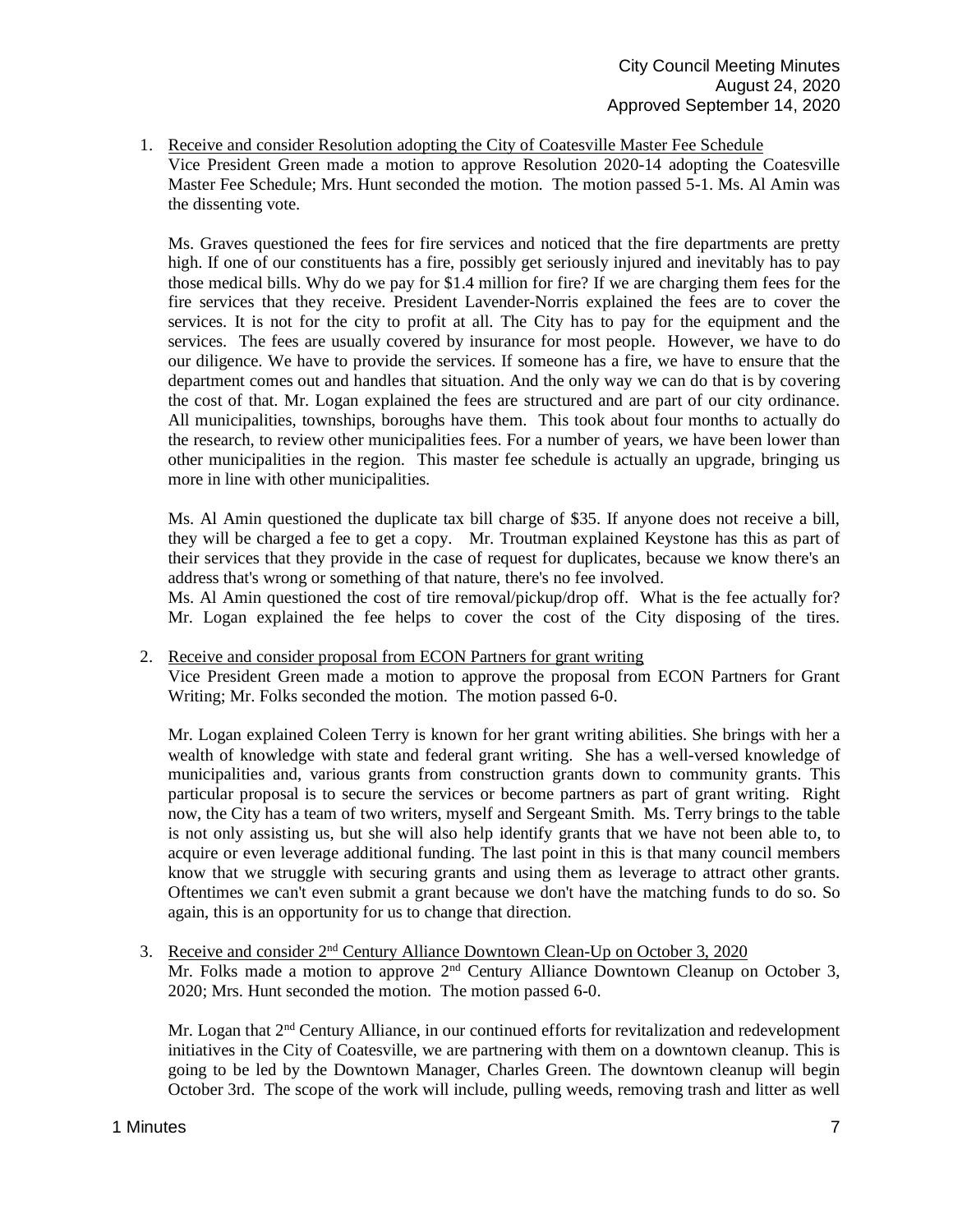as beautification throughout the target area of  $1<sup>st</sup>$  Avenue – 4<sup>th</sup> Avenue, Fleetwood Street to Martin Luther King, Jr. Boulevard and Gateway Park

4. Receive and consider  $2<sup>nd</sup>$  Century Alliance the Bonfire "A Downtown Coatesville Market Place" Vice President Green made a motion to approve the 2nd Century Alliance, the Bonfire "A Downtown Coatesville Market Place"; Ms. Al Amin seconded the motion. The motion passed 6- 0.

Mr. Logan announced, once again, a partnership with second century Alliance, and Charles Green, the downtown manager. Sorry. The idea is to take a page from what the city is sponsoring on September 12th and that's an open-air market. Mr. Green and I have been talking about extending that particular program, to a series of open market dates that will include merchants from the downtown area, as well as new and emerging businesses throughout the City of Coatesville. The main focus is going to be for the merchants in the downtown area though. I just want to be clear on that. There will be several tents on Third Avenue, Covid 19 guidelines will be in place. This is an opportunity for us to showcase some of our, our merchants in the downtown area, but also, feature some of these new businesses that are emerging.

5. Receive and consider Letter of support to  $2<sup>nd</sup>$  Century Alliance – Coatesville Downtown Revitalization Neighborhood Partnership Program Application Mrs. Hunt made a motion to approve a letter of support for  $2<sup>nd</sup>$  Century Alliance; Vice President Green seconded the motion. The motion passed 6-0.

Mr. Logan announced this is a kind of a traditional letter of support that we get to grant applicants that are looking to partner with either the city or other partners, other stakeholders in the community. On this particular grant submission on behalf of 2nd Century Alliance. The initiative itself is 2nd Century Alliance will be putting forth to revitalize the downtown Coatesville Area. This letter will go to the honorable Dennis Davin, Secretary of Department of Community and Economic Development in the Harrisburg office.

6. Receive and consider waiving peddler fees for Coatesville Biz Pop Up Mrs. Hunt made a motion to approve waiving peddler fees for the Coatesville Biz Pop Up; Vice President Green seconded the motion. The motion passed 6-0.

Mr. Logan announced this request is a part of the business program, which we have approximately 25 by participants of the create program is for those of you who may remember, it's a partnership with Kutztown University, the SBDC and SBA program, this year the City of Coatesville participated. Council members Graves participated in the workshop series and has graduated. Unfortunately, as a city, we can't give them money, so in lieu of the gifts, I thought it would be wonderful to waive the peddlers fee for this City sponsored event.

Mr. Logan presented the promotional flyer and announced Council Member Graves will be helping with merchandising.

7. Receive and consider James Logan as City Manager Mrs. Hunt made a motion to appoint James Logan as the City Manager; Ms. Al Amin seconded the motion. The motion passed 6-0.

Vice President Green stated I think that Mr. Logan is very deserving and as stated earlier, we're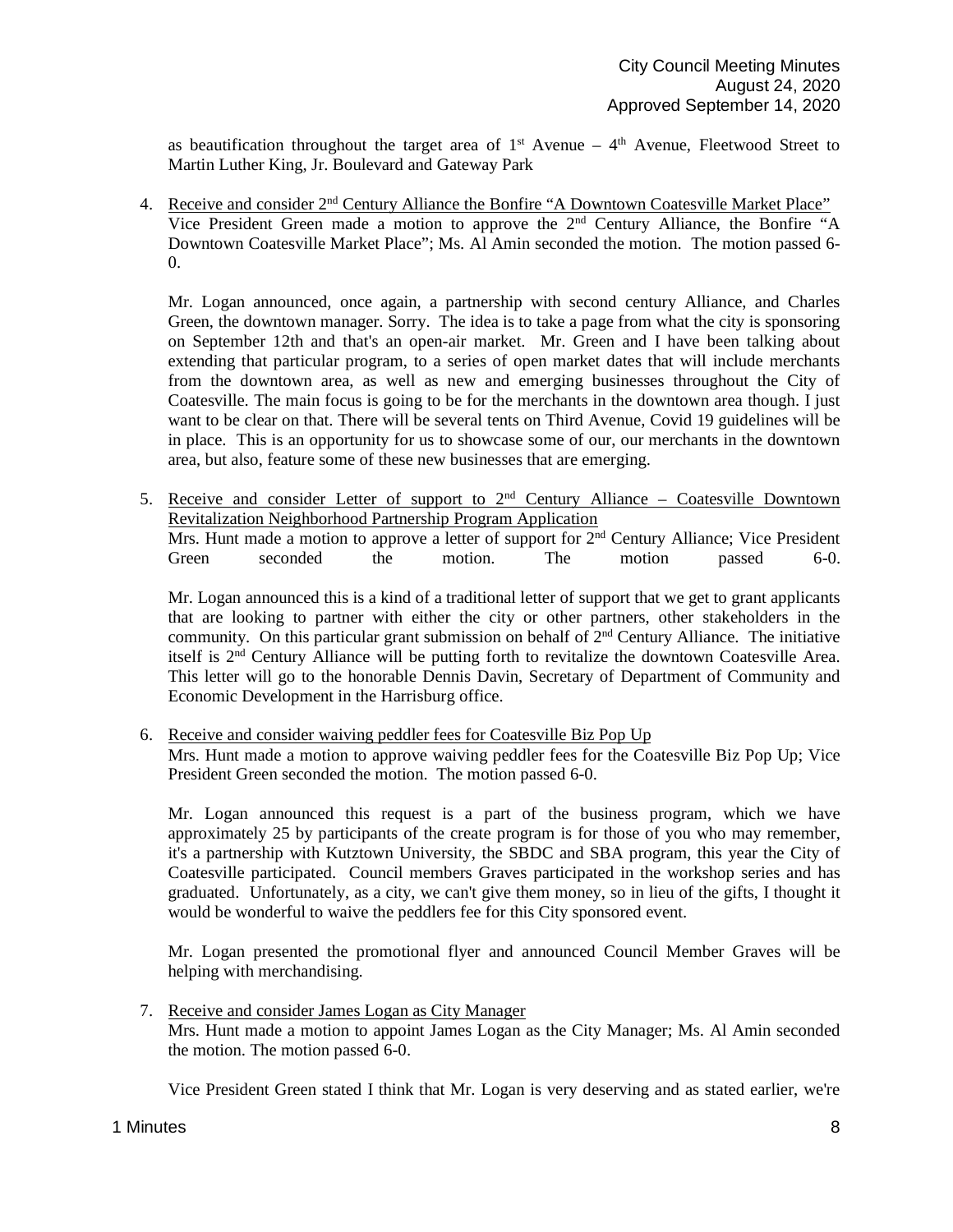on the move and we're not skipping a beat. And I'm grateful that we have him here. Ms. Al Amin thanked Mr. Logan and stated he has done a phenomenal job in his tenure here. I'm very excited to be voting on him, becoming the city manager. And I look forward to continue to working with him. He has a great passion for our city. President Lavender-Norris stated she is grateful where the whole trajectory of the city and Mr. Logan. I am so confident in you and just taking us to the next level. I'm thankful that you are here and helping us to move the city forward as a whole. I give you all my support, anything I can do to help you, even in your transition from one position to another, and any of the work that's ahead of you. If I can be of any support, please don't hesitate to let me know. It'll be my pleasure. Thank you.

Mr. Logan asked to say a few words. If I could just say a few words before we move on to the next item, you know, first and foremost, I want to give honor to God and I want to thank you all, City Council members. You know, two short years ago when I came in and applied for the position, I think some of you may have been a little bit like, I don't know if this is the right guy or not, but you welcomed me in the community. Certainly, I embraced the community because it reminds me of where I was brought up and you all have been very supportive. I hope to continue to work with you over the next, I don't know how many years, hopefully, maybe 10 or more. I see us different direction. I'm very excited about this. I also just want to thank, some of the staff members that have also been supportive, we have a tremendous team of people that works for the city. These are people that are behind the scenes that a lot of you don't see from our Public Works Department to our Police Department, under the Chief Laufer's leadership, our Fire Department, Finance Department, Codes Department and our administrator, Ruthann. It's just amazing that, this time's coming together and the other individuals, I don't want to forget and, they actually are the people that make me go in this community. The residents, I mean, I love you guys, even though you call me sometimes telling me about the trash. I don't mind that because I, you know, I, I understand what you're going through. And now this is a city of a lot of diversity and sometimes the compensation of the day may be about trash other times, it's about building the city up. That's what I like about it. Now, the conversations will always be different and that's what keeps me motivated. Thank you, residents. Thank you, Council. Thank you, stakeholders.

Vice President Green made a motion to close action items; MS. Al Amin seconded the motion. The motion passed 6-0.

## **Discussion Items**

- 1. Meeting Minutes
	- There was no discussion on meeting minutes.
- 2. Coatesville Biz Pop Date change to September 12, 2020 Mr. Logan announced the date for the business pop up date changed to September  $12<sup>th</sup>$ . There was a conflict with the original date
- 3. Domestic Violence Center request to decorate downtown with purple ribbons Mr. Logan announced the Domestic Violence Center has requested to decorate the downtown poles with purple ribbons.
- 4. Ash Park Clean-Up

Mr. Logan announced at the last meeting. Ms. Shannon-Bailey requested a clean up at Ash Park. I have reached out to her and if she's listening to this evening, I look forward to circling back. Hopefully, I can get dates for the clean-ups. We have bags available.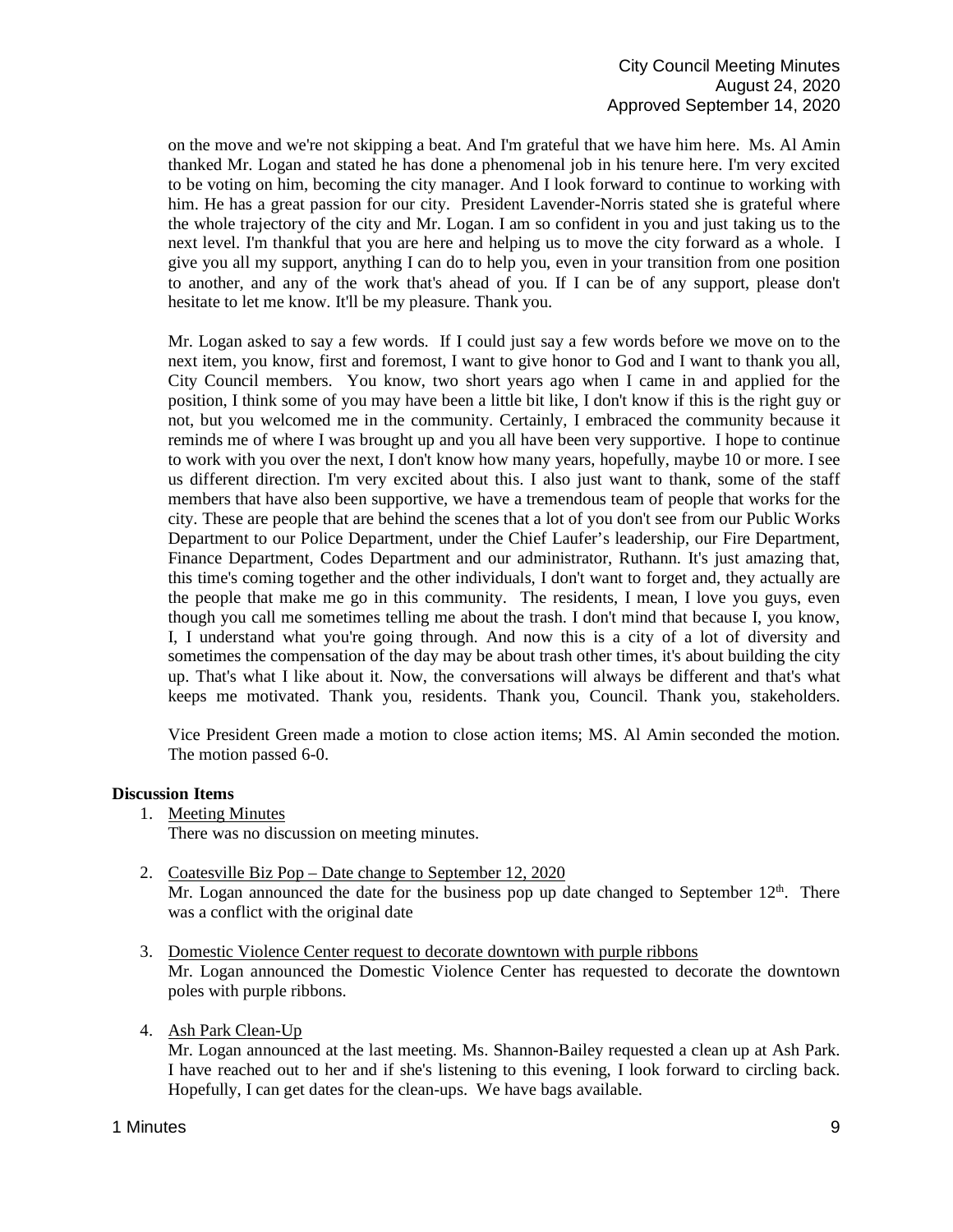# 5. Resolution for National Juvenile Week

Mr. Logan stated he shared a Resolution with Ms. Shannon-Bailey. There are a couple in the State of Pennsylvania. It's your will Council, if you would like something more specific and I will be happy to draft it. I am not sure if it requires any legal action on a Proclamation. Mr. Verwey stated we could just adopt the resolution that the Governors of the State has or we can do a sperate one. I would think that would need an actual resolution of the city either adopting the governor's resolution or setting forth your own, but either way it'd be an independent act.

### 6. Background checks

Ms. Graves stated at our last council meeting, Mr. Verwey, mentioned that it would have to be legislation that would change the process of how we hired and considered for conditional hire which the Council does for Officers. It was questioned to look into their past and doing things like background checks or receiving information on if the officer received any complaints filed against them at their previous department or if they were charged with anything criminal. She thanked Mr. Verwey for sending Council legislation, but Act 57in Pennsylvania has been passed and that starts in 2020 that makes it a requirement for all departments to do that kind of background check. I understand we have a Civil Service Commission but if Council is asked to vote on a conditional hire, I believe we should be privy to that kind of knowledge so we can keep our community safe and limit the potential abuse of our constituents. Mr. Verwey explained he did circulate to Council and analysis of Act 57 which is going to require substantially more information be retained by Police Departments. While the City certainly can adopt an Ordinance, I think one of the issues that the Chief and Council will face though is that we cannot compel other Police Departments to maintain these records or share their records. The Chief does already aske those questions but he has no ability to compel the release of the information from another Police Department. We could draft some type of legislation but it's going to be difficult to access the type of information being sought that the chief already doesn't have access to because no one has compelled to share that information with him. Vice President Green stated she agrees with Ms. Graves. If you received your Third-Class City Code and read the section regarding the Civil Service Commission and City Council regarding the hiring of the Police, I believe we are doing it backwards. According to the Third-Class City Code, when the list comes in for City Council to approve, we accept the list. There is a process, and once we read the Code and have a discussion with the Solicitor, we are not doing it in order. We should have more information when we get the list. The list is just enough to accept the list. When someone comes up for appointment, where the Chief wants to hire someone we should have more information on the officer. I noticed last time someone said an officer was not hired due to their background check. Council has not been apprised when an officer is not hired due their background checks. I think the information should be provided prior to Council accepting to hire. Chief Laufer and Mr. Verwey explained that a conditional offer of employment is offered to the applicant on the list before the background check can be given. The Department does a thorough pre-employment background investigation that includes prior job references previous employers, criminal background, driver's license information, credit check, interviews with neighbors, with roommates from college. The Civil Service Commission is in charge of the testing that is the written and the oral. Vice President Green asked that the Solicitor review what documentation can be submitted to Council and get back to them.

#### **Reports**

1. Solicitor

Mr. Verwey announced:

# 1 Minutes **10**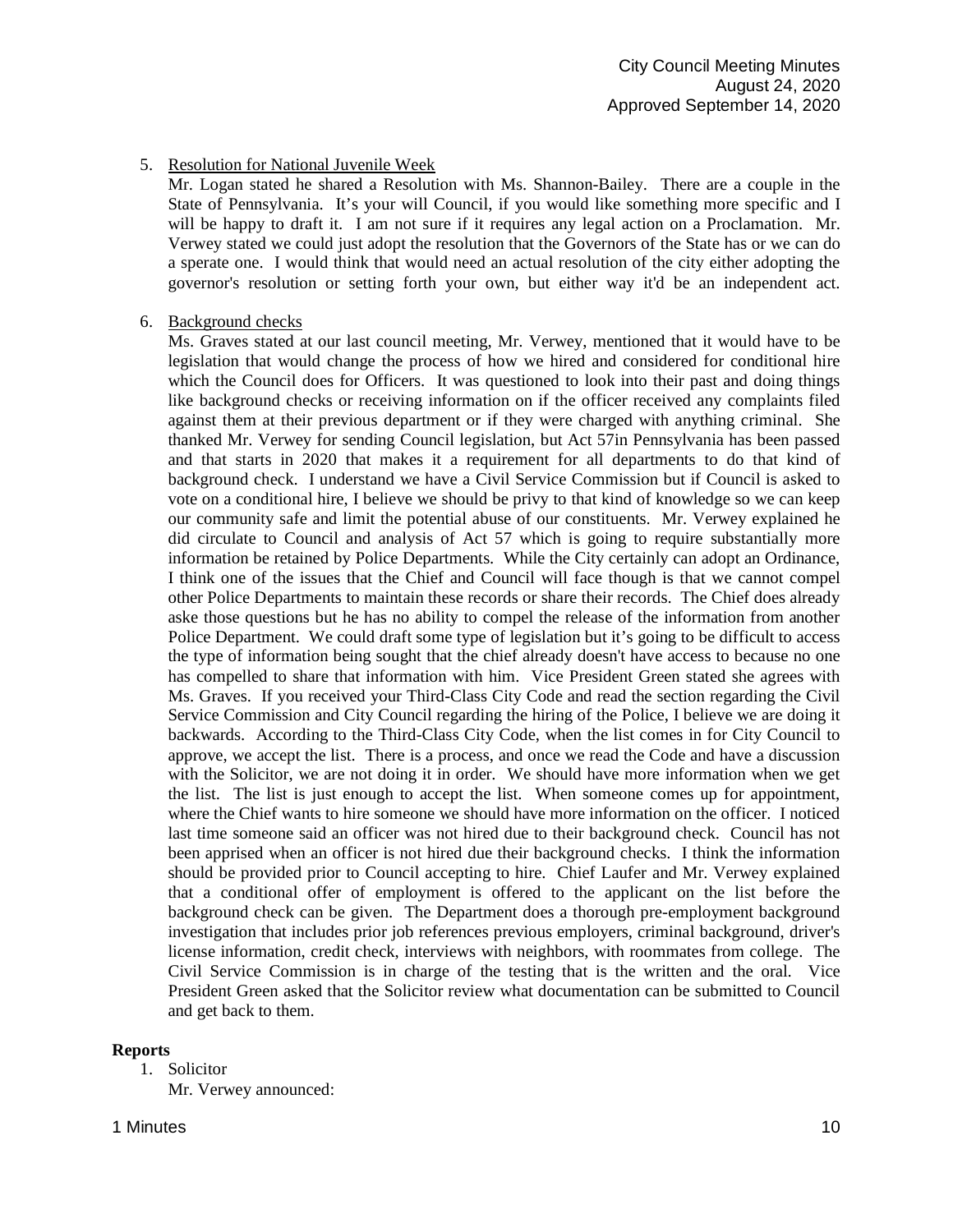- worked on a couple of different litigation matters involving right to know issues Land use issues.
- worked on resolution, which were addressed this evening.
- worked on some pension issues with Mr. Troutman to clarify some matters with the fees that could be paid
- worked on issues related to real estate and grants regarding some of our grants that are going to be made for our park system for City's park system.

# 2. City Manager

Mr. Logan announced:

- Business and Community Development
	- o ECON Partners consulting agreement. Econ Partners will help secure much needed grant funding for several City projects ranging from infrastructure to community redevelopment.
	- $\circ$  In partnership with the City's RDA & ECON Partners, A RCAP grant was submitted August 12<sup>th</sup> as part of the Coatesville Train Garage Capital Stack.
	- o RCAP update: 596 applications submitted statewide, for a total of \$2,011,650,220 in funding requested. There were 14 applications in Chester County.
	- o Train Station action Items
		- **Pennoni has completed 100% plans and presented to Amtrak and Septa** for platforms
		- City will receive Amtrak's design approval letter
		- Construction bids anticipated to open this Fall<sup>\*\*</sup>
		- Projected physical work to start in February 2021\*\*
		- \*\**Amtrak has not reviewed or committed to any of these dates. These are tentative goals to advance the project.*
	- o Mark Lane Properties closed on 204-206 east Lincoln Highway on August 3rd. They secured a economic development liquor license from PLCB and are working on developing a restaurant concept now.
	- o RDA/City parcels RDA has received three appraisals for two parcels in the Train Station Site and 3rd Avenue. Speaking with potential investors.
	- o DEPG Gateway. The project will soon resume development activity once underground issue is resolved.
	- o 30/82 Re alignment completion is targeted for Spring 2021. Delays were due to underground power lines and water issues that surfaced.
- Community Update/Awareness & Events
	- $\circ$  August 13<sup>th</sup> Representative Chrissy Houlihan led panel discussion about economic recovery for our community, Commonwealth and country.
	- $\circ$  August  $18<sup>th</sup>$  Toured Second Chances Farm in Wilmington Second Chances farm nurtures plants and people, and our planet by providing returning citizens with our mentorship programs and green collar jobs at hydroponic, indoor, vertical farms in economically distressed communities.
	- o August 19th met wit Mike Taylor, owner of Soul Fish Market located at 658 Chestnut. Opening date pending inspections and COVID - 19
- Palmer Park Project Summary
	- o Phases 2&3 moving forward. Initial site survey completed August 14th.
	- o A separate aspect of the project to build a large pavilion, new grills, new picnic tables, and litter receptacles., funded by Arcelor Mittal, is being pursued in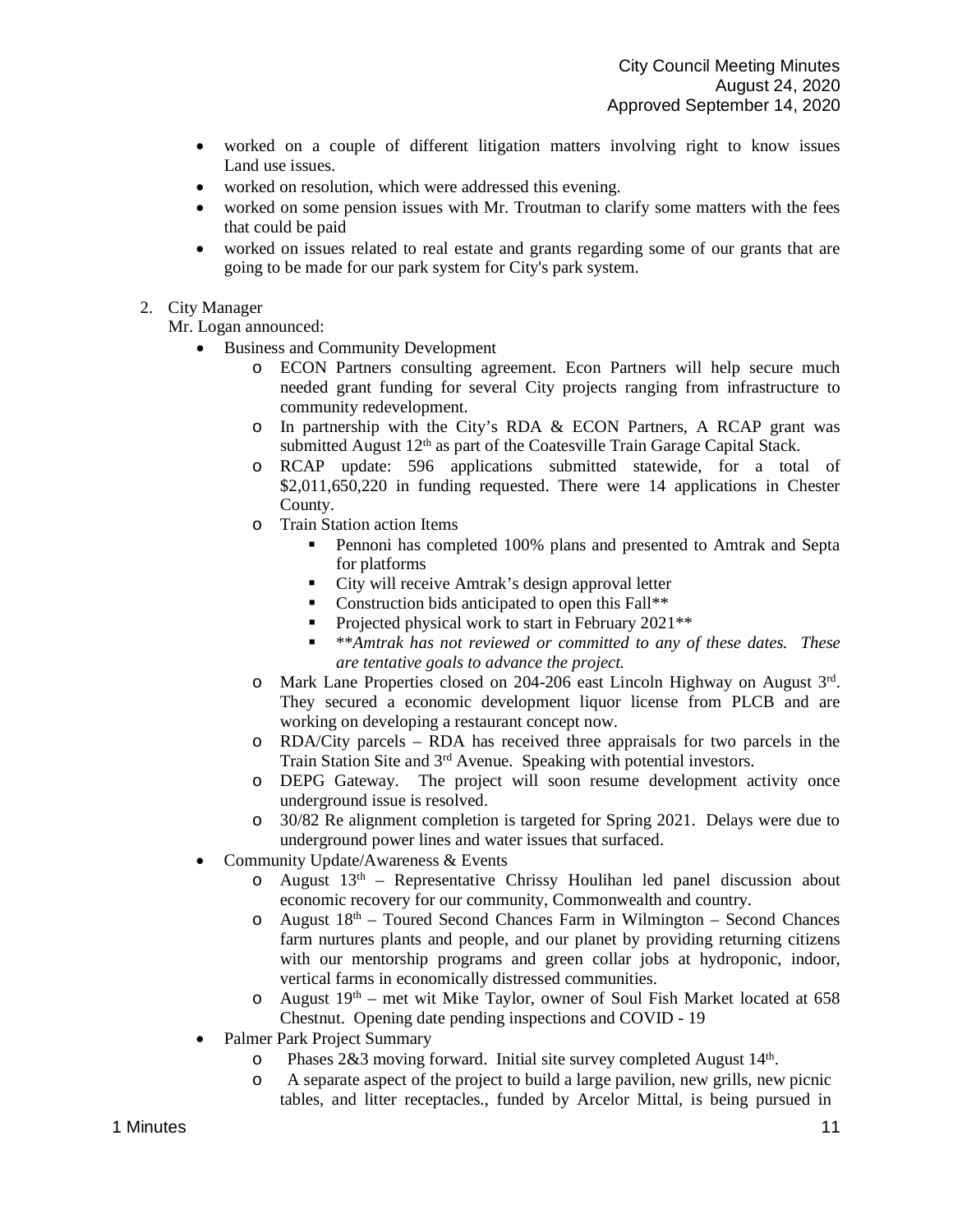order to complete installation by November2020

- o Phases 2&3 were estimated at \$500,000. Currently, the Greening Coatesville Initiative Partners (City of Coatesville, Brandywine Health Foundation, and Natural Lands) have raised a total of \$385,000 from a combination of sources including DCED and DCNR, as well as private and corporate donors. *We will continue to seek funding during this process.*
- o The upcoming schedule is anticipated as follows, but maybe adjusted based on Cedarville'sinput:
	- August 2020 Design EngineeringBegins
	- September  $2020$  Purchase and Installation of the Pavilion Structure (PA COSTARS Program)
	- October 2020 RFP Issued
- Census Updates
	- o Coatesville (City)  $46.3 2010$  rate  $54.1$  National rate  $64.1$
	- o Coatesville (City) 48.8 2010 rate 60.8 42.3 (internet) National Rate 64.1
- Community Public Awareness Events
	- $\circ$  Voter registration September 19<sup>th</sup> Multiple locations throughout City
	- o COVID testing at Gordon Elementary (Tuesday & Thursday 12:30-5:30pm)
	- o Sunday September 6<sup>th</sup>, Labor Day Weekend Fireworks
	- o Completed final week of partnership start-up business training with Kutztown University. All participants completing the program will have an opportunity to launch and showcase their businesses/organization on September 12<sup>th</sup> when the City co-hosts a Pop-Up 7 Shop outdoor marketplace.
- Municipal Updates
	- $\circ$  August 11<sup>th</sup> testing availability and testing sites discussion featuring Bobby Kagel, County Administrator
	- o Received update on county testing sites
	- o PPE supplies discussed
	- o Action steps to improve testing

## 3. Finance Director

Mr. Troutman announced:

- Continue to track Covid Expenses especially key revenues
	- o Received over 6k reimbursed from our health plan
	- o Key revenues, real estate, earned income tax and solid waste are all about 35% ahead of last year.
- Financial Status One-page format. Quarterly we have been providing comprehensive packages, and now will provide in the second meeting of the month a report including year to date Actual, budgeted and variances as well as total budget and total variance for the year.
- The four major funds
	- o Continue to be positive. Major revenues are positive
	- o We are 58% of year with expenses being better
	- o Favorable revenues and favorable expenses resulting in better than budget.

## **Citizens Hearings Non-Agenda Items Only (3 Minutes)**

There were no citizens comments at this time.

## **Special Events**

1 Minutes **12**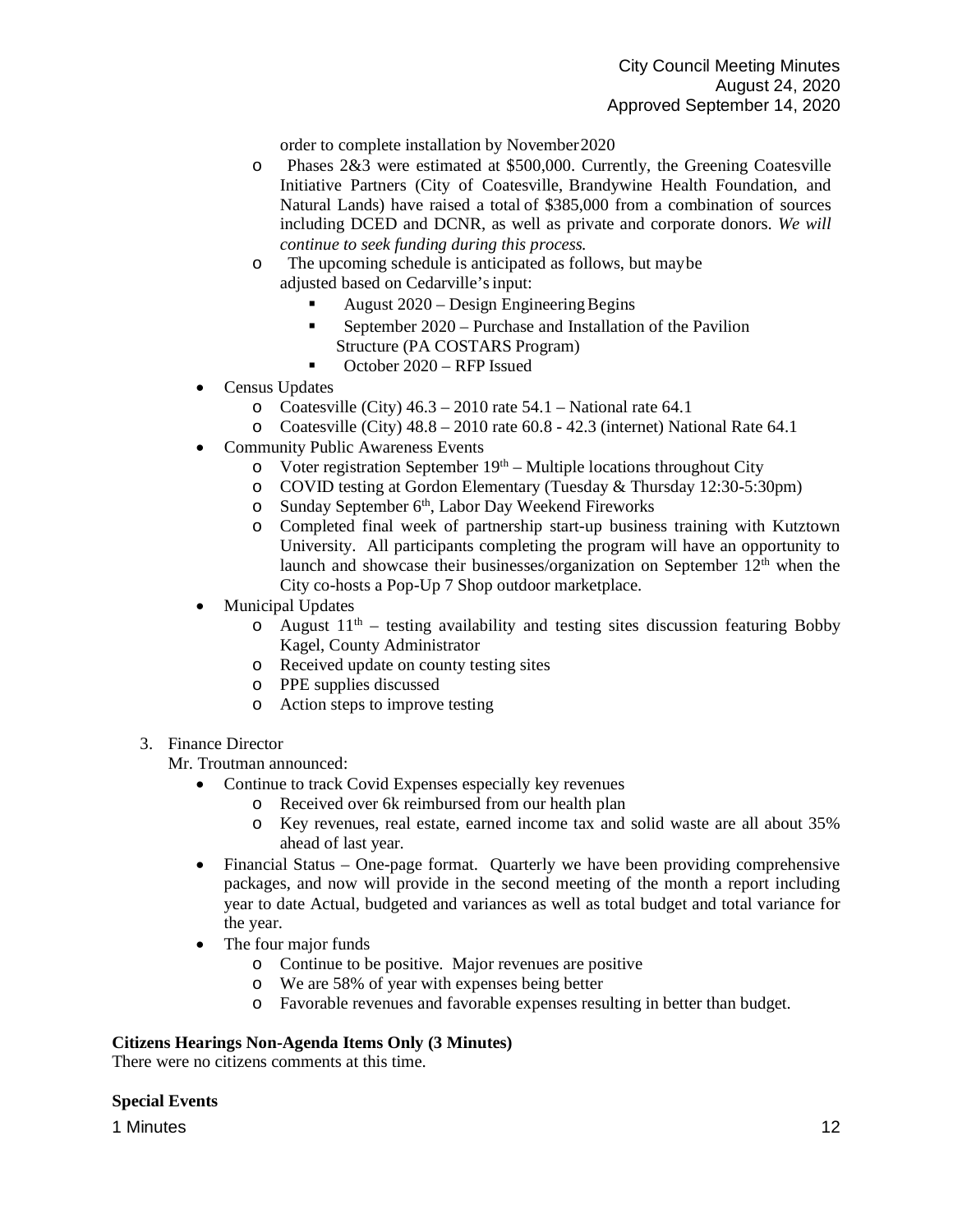There were no special events at this time.

#### **Council Comments**

Mr. Folks congratulated Mr. Hanna and asked to meet him sometime to have some coffee or something. Thank you, to the District Attorney coming on. A shout out to, Sherman, Mark Sherman. I give him a shout out, I am very pleased with him coming to Coatesville, and his projects just took off without even asking for anything. So, I appreciate that from him and that he's believing in our town. To our new head man, Mr. Logan, man, I'm pleased. I don't think you're going to let us down. Nobody's perfect, but, I'm just pleased to see what you're going to do with this City. Cause I know you have a lot of ideas in your head. Thank you. Have a good night.

Ms. Graves thanked everybody at home for watching and everyone who watches on YouTube. Thank you guys so much for being able to take the time out of your day to be invested in your City and to hear about what's going on here. Thank you so much, Mr. Tomas, all students, regardless of their income deserve a excellent access to education and us being a working-class community. I'm so glad that you are committed to spreading the full level of education to our students and thinking of ways that working-class students can have charter level education through the public-school system. So, thank you so much. Ms. Beth, thank you for your presentation, even our storm water and water systems are so important. Our water cycle is just so important to how humans live and experience everything that lives needs water. And so, we live right with the environment and not against this. So, thank you for holding us accountable to do our part, to make sure we keep our storm water clean and our clinic clean. I just actually over the weekend, took a swim in the West Brandywine Creek. And I would love for my descendants and their descendants to be able to do the same things and keeping it clean, and green is so important. And I'm thinking Ms. Ryan on your presentation, if you could follow up with me to let me know if your innocence application is retroactive, because EEG, we have a person actually from Coatesville who was charged with a serious case in Chester County and remains innocent. I would love to have a conversation about that innocent application Mr. Logan congratulations for your new appointment as City Manager, you are a very charismatic and passionate man. I think that you will do very well by our City. I am excited to continue working with you and please fill out your Census. Coatesville is full of historically under counted populations, such as renters, homeless people, low income people, people of color, undocumented people. We need to make sure that we do get counted in the census to make sure that we are, we are counted for funding. It, there cannot be retribution from any other government agency. So, if you are low income person who say, for instance, receiving public housing and are afraid to count extra person that you have living in your house. You can't get for that. If you're undocumented person, you can't get any retribution for that. So please, please get registered to vote.

Ms. Al Amin thanked everyone for coming and watching the meeting. I want to say thank you to all of our special guests for your presentations, District Attorney Debra Ryan, thank you for the work that you did with the Coatesville Police Department; Dr. Hannah, welcome to the School District in the City of Coatesville, we look forward to working with you; Mr. Logan, congratulations on your appointment tonight as City Manager, it is well-deserved, I look forward to continuing to work with you. I love the passion that you have for our City and for our residents. , I'm going to echo councilperson Graves, the Census Is very important guys, please, please, please, , fill your Census out so we can get our fair share of grant money. Please remember that COVID is still very active and alive. Everybody needs to wear their mask and safe distance. Chief, if you could just thank, I want you to thank all of your officers for their hard work, but if you could please remind them that when they're doing their stops and things, you know, they have contact, probably more contact than anybody with our residents. They need to please where their masks. Everybody, please, please, please register to vote. And I just hope that everybody has a wonderful week. Thank you all again.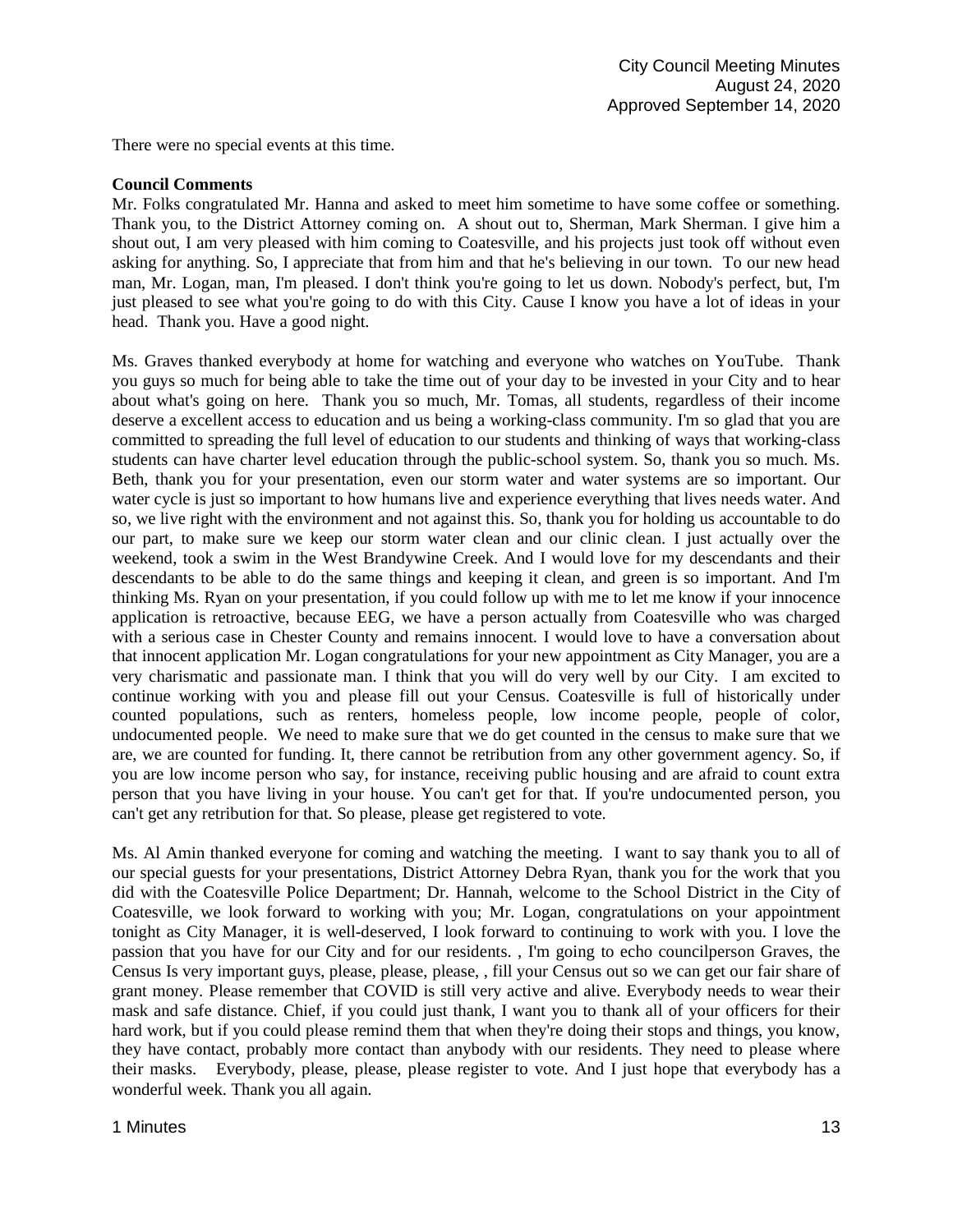Vice President Green thanked everyone who tuned in tonight. Tonight, was a great meeting. We had many, many great presentations. I want to thank Mr. DePetris and his team, hang in there, work hard, get this together. I do appreciate you staying on the call with us tonight. You know, the City is moving. It is, you know, the slogan out there now is "Coatesville is Rising" and we really, truly are. And I just, I'm so grateful for council for coming in, gather and acknowledging, Mr. Logan and positioning him and putting him as our new City Manager. Mr. Logan, I have full confidence in you. I've been telling you that for a long time, I knew you should have been our manager and I'm glad that you are. so, regardless of what I said, when you first came, I changed my mind. We heard a lot, and I'm so grateful for our new District Attorney and her innovation in the programs and the initiatives that, that office has taken in the midst of this climate that we're in. I'm just grateful for her being open, coming and doing that presentation tonight. Chief Laufer, your guys, I'm so grateful that you continue to keep it safe. The big drug bust that you had, the neighborhood is grateful and they appreciate all your hard work and all the effort that went into making that neighborhood safe again. I would like to just echo the same, you know, the Census, I share on my Facebook page. Yeah. Every single day regarding the census, and one of the statistics that I got is surrounding communities or in the house nineties, in their completion of the census, and we're still hovering around 46, which is not good. Councilwoman Graves stated we are always significantly under counted and it's just so important. Not only just for the things that we do, you know, housing and grant money and all of that. Yeah. But the fact that our representation in government is all based on the Census. You know, they use those numbers at the end of the year when they do redistricting and things like that. And then we find ourselves, you know, not getting the proper representation, but we're not being counted if we don't fill out the census. So, it's real important. You know, we have a community that has a lot of very diverse people and very diverse needs. So, we need to be counted, not going to be held in retribution for, you know, section eight housing and having someone live with you. You're not going to face a penalty because you're illegal. We need to know that you're here. You have to be counted. Our community depends on it. So please fill out the census, unfortunately, with the COVID, I'm not sure if they're doing the door to door to door or are they doing the door to door. Mr. Logan stated they are not at this time. Vice President Green stated it's really important that we get it done and we get on top of it because I mean, there was some talk of ending the Census early, you know, and that would be devastating to us if they were to end the Census any time soon and we're not counting, so please fill it out, get it done. It takes five, not even five minutes online, it's a very short survey. And, again, I just thank everyone. I'm just appreciative for all the hard work that everyone puts in.. Ms. Beth, I thank you for your presentation on the storm water again, you know, these things are important. Thank you everyone, and have a great night. Thank you.

President Lavender-Norris echoed her colleagues with gratitude for all of the presenters. ,I just, I'm excited about the direction we're moving in and the fact that we're moving. I want all of our residents to know and understand that we don't, we as a council, we don't know it all. We can't do it all. But what we do is expect for you to inform us where there's an issue and lock arms with us when we fall short and manpower, if you see something wrong, and if you can't write it, let somebody else know and ask them to help you make it right. I'm available. I'm not out much but I'm available and I can make connections and communicate for you. I'm willing to do it. Our City right now is like on the moon and we, for a long time, we were stuck and everybody knows we were stuck and we had a bad reputation and the whole nine, but by the grace of God, we're moving forward now. We stand tall and proud of the City of Coatesville. We just celebrated a Centurion in the City of Coatesville. Miss Annie Eggleston, she turned 100 years and has been here the entire time. Like, can you imagine how she feels having been here all this time and seeing the change in our City? Like, we want to honor these people and we can honor them by showing how much we care, stepping up to the plate and saying, when you see somebody doing something wrong, that's not okay. Just tell them it's not okay, but you don't have to fight them. You don't have to argue with